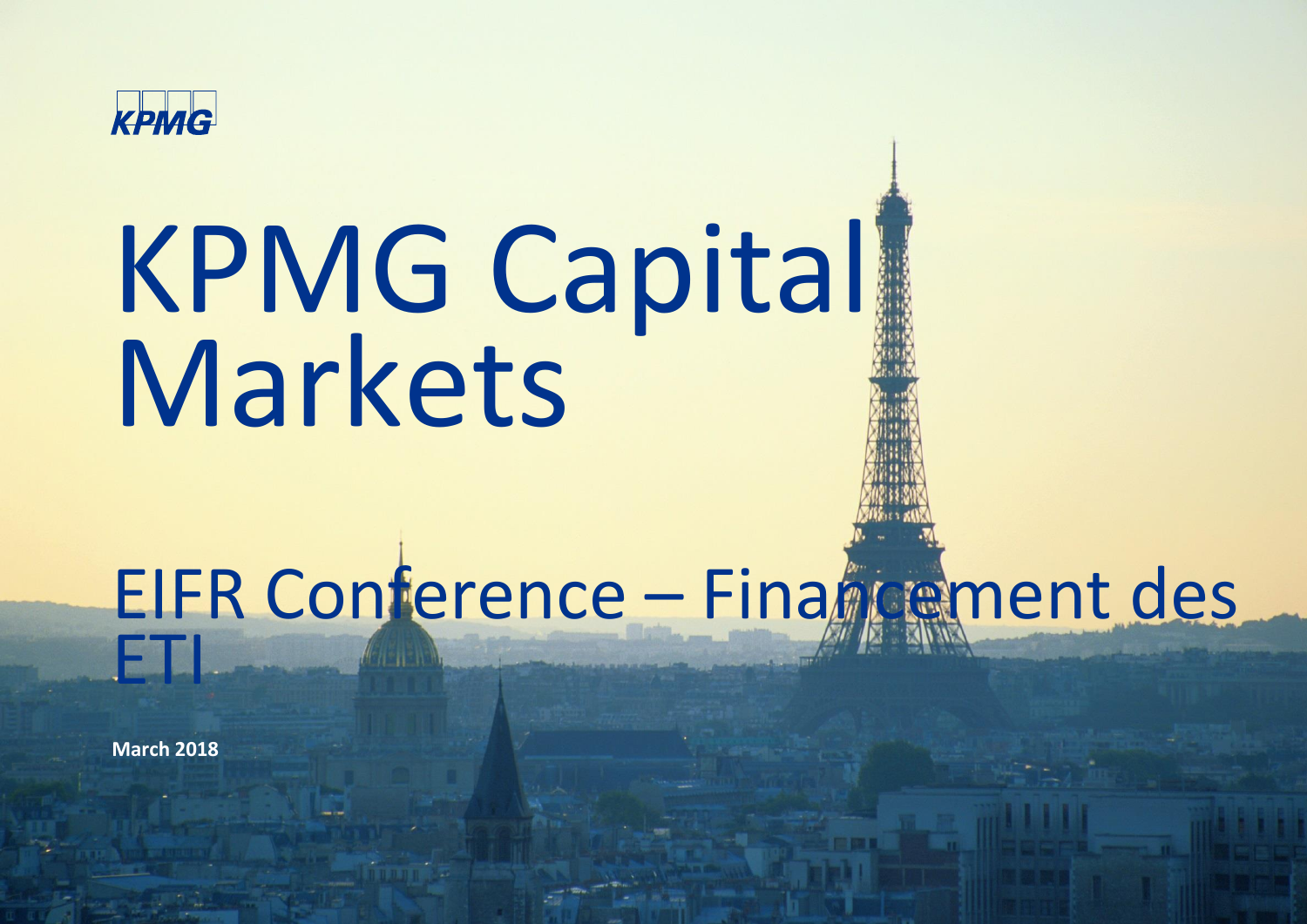

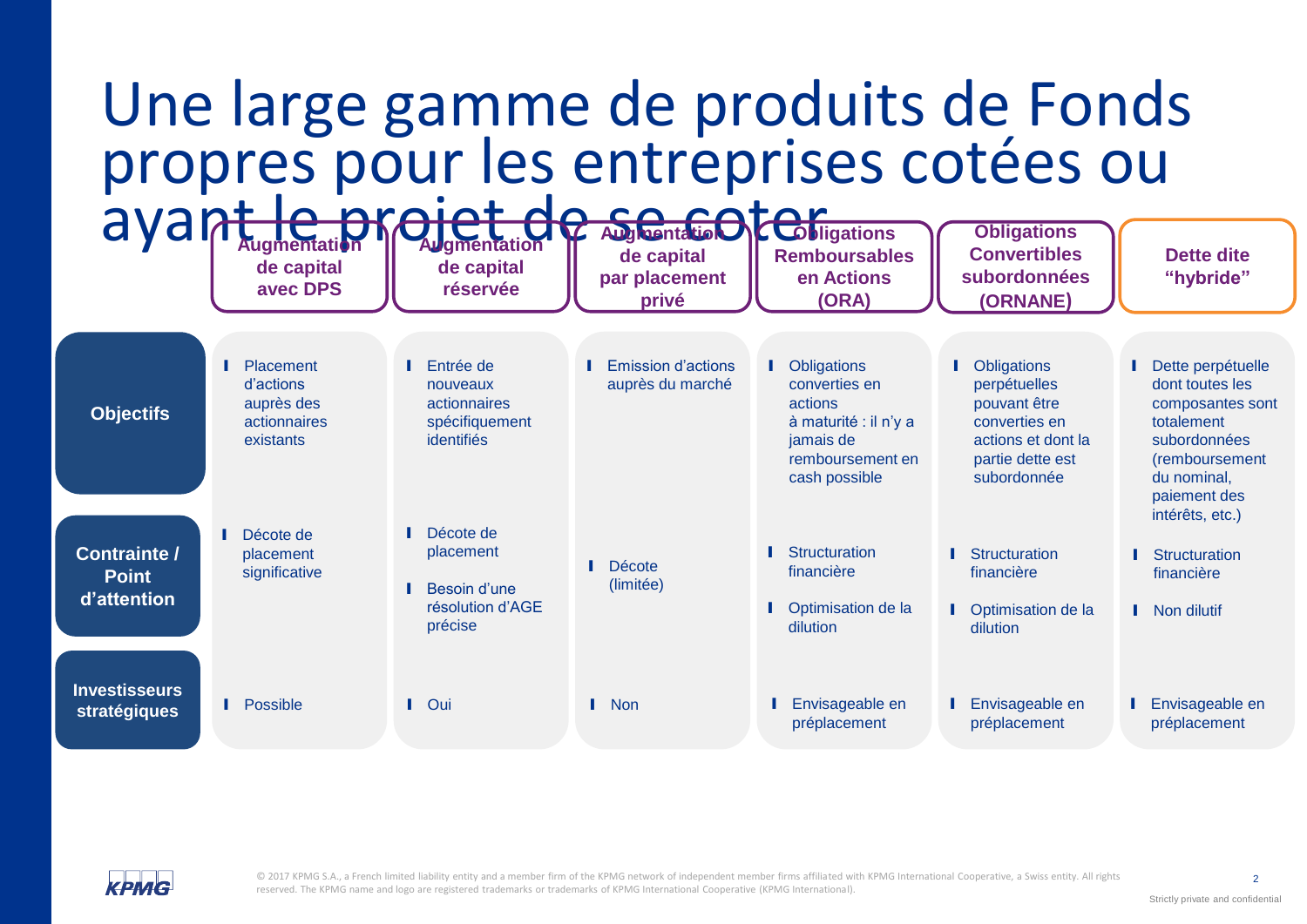#### Présentation des produits de dette alternatifs pour es FTI US PP C Schuldschein **Profile de remboursement Description Devise Notation Maturité Taille d'émission Profondeur de marché Documentation In fine** *structuration en plusieurs tranches possible* **In fine majoritairement In fine ou amortissable Taux fixe majoritairement Taux fixe majoritairement Taux fixe ou flottant EUR USD principalement** *EUR, GBP, CAD ou AUD possible* **EUR principalement** *USD, GBP, CAD ou AUD possible* **Pas obligatoire Pas obligatoire** *NAIC designation* **Pas obligatoire 5-7 ans** *10 ans possible* **5-30 ans 3-5-7 ans** *10 ans possible* **10 M€ à 300M€ 50M\$ - 500M\$ 50M€ à 1Md€ Environ 6 à 8Md€ Supérieur à 50Md\$ Environ 20 à 25Md€ Standalone** *covenants financiers dans l'immense majorité des cas* **Pari Passu** *covenants financiers similaires à la documentation bancaire* **Documentation spécifique** *covenants financiers similaires à la documentation bancaire et droit allemand*



© 2017 KPMG S.A., a French limited liability entity and a member firm of the KPMG network of independent member firms affiliated with KPMG International Cooperative, a Swiss entity. All rights 3 reserved. The KPMG name and logo are registered trademarks or trademarks of KPMG International Cooperative (KPMG International).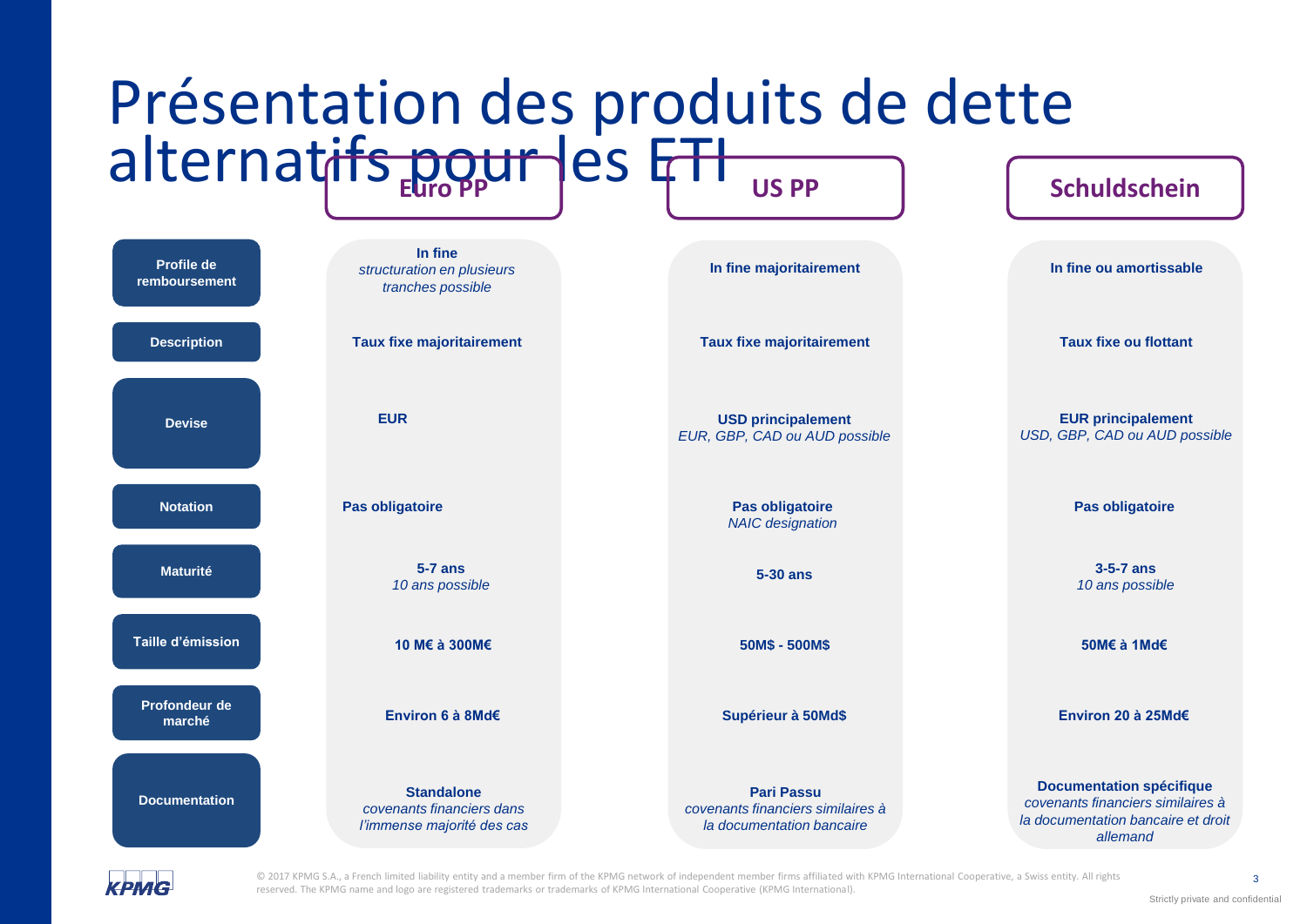

КРМА

© 2017 KPMG S.A., a French limited liability entity and a member firm of the KPMG network of independent member firms affiliated with KPMG International Cooperative, a Swiss entity. All rights 4 reserved. The KPMG name and logo are registered trademarks or trademarks of KPMG International Cooperative (KPMG International).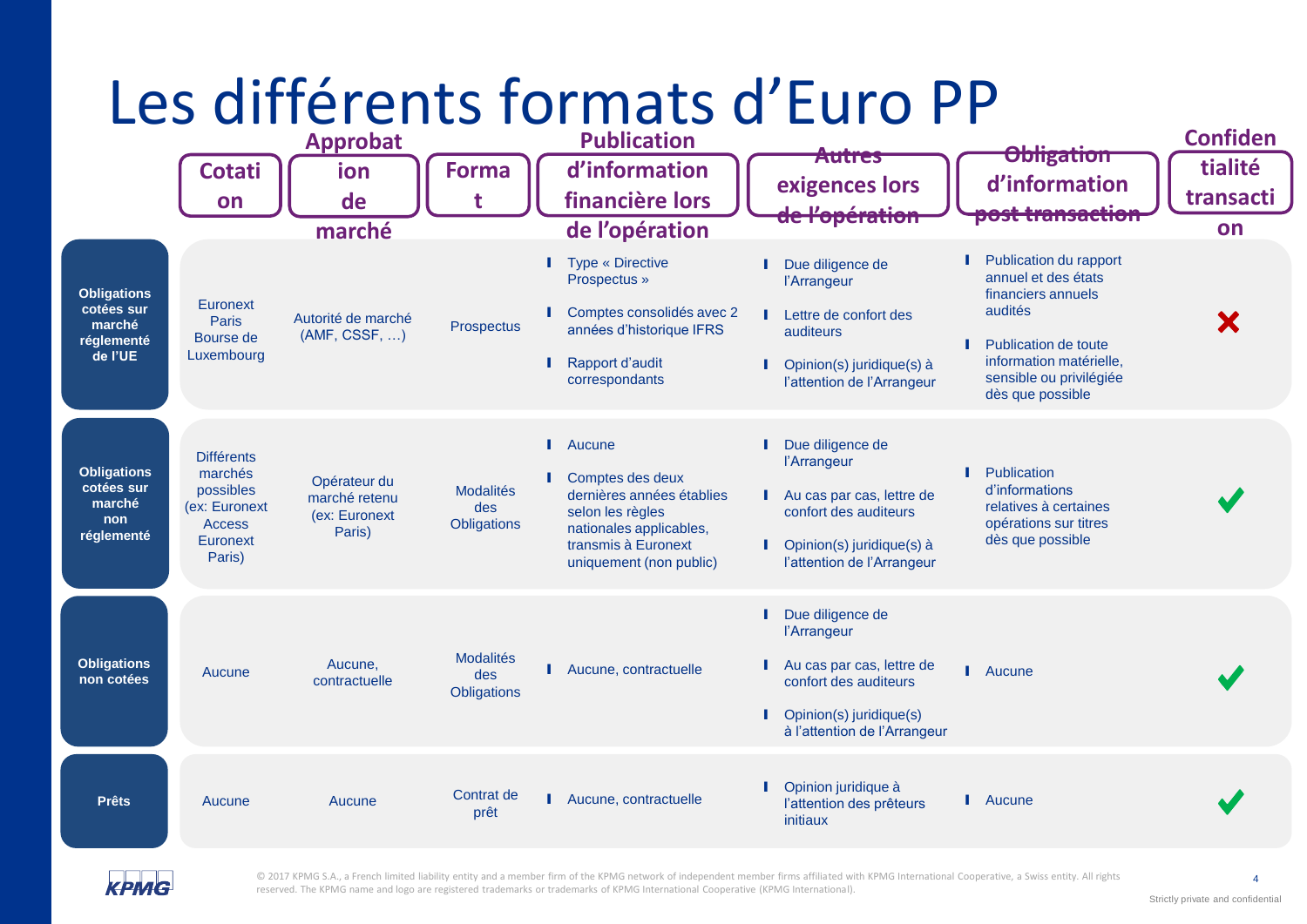## KPMG Corporate Finance worlwide



Small & mid caps M&A advisory global leader (from \$10M to \$500M enterprise value)

2,900 corporate finance professionals working in 174 offices across 84 countries providing KPMG Corporate Finance a local presence with established contacts

In-depth sector knowledge of dedicated professionals in 7 industry sectors with further sub-sector specialisation

Independent advice as we are not related to any financial institution and providing a complete service package (« one-stop-shop »)

| <b>Americas</b> | 533<br>professionals            |  | Europe,<br><b>Middle</b><br>East &<br><b>Africa</b> | 1 7 3 6<br>professionals         |  |                               | 627<br>professionals             |
|-----------------|---------------------------------|--|-----------------------------------------------------|----------------------------------|--|-------------------------------|----------------------------------|
|                 | 40 offices<br>In 10 countries   |  |                                                     | 113 offices<br>In 64 countries   |  | <b>Asia</b><br><b>Pacific</b> | 21 offices<br>In 10 countries    |
|                 | 87 M&A deals in<br>$2016^{(1)}$ |  |                                                     | 312 M&A deals in<br>$2016^{(1)}$ |  |                               | 119 M&A deals in<br>$2016^{(1)}$ |

 $<sup>(1)</sup>$ : total of regional transactions higher than total of worldwide transactions due to crossborder transactions</sup>

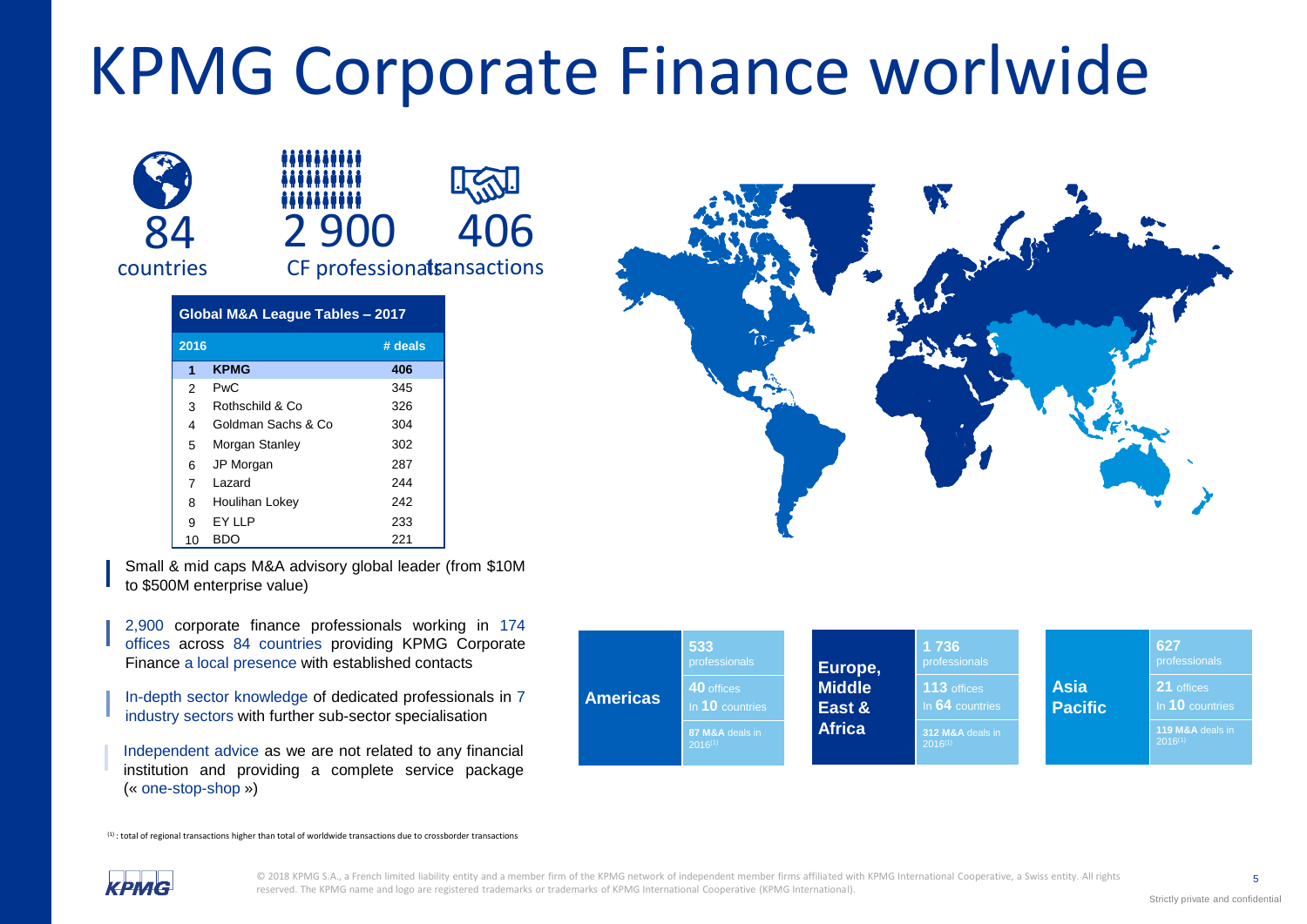# KPMG GLOBAL CAPITAL MARKETS

**An independent and complete offer to assist our clients in their way to capital markets**

#### **Capital Markets Advisory**

- ECM Advisory
	- IPO / Carve-out IPOs / Spin-offs IPOs
	- Capital Increase: Follow-on / right issue, ABB
	- Public Offers
- DCM Advisory
- Listing advisory
	- Listing strategy (squeeze out,
	- multi-listings, market transfers…)
	- International listings

#### **OUR CLIENTS**

- **48 000 corporates in France**
- **220 listed companies in France**
- **Auditor of one third of the CAC 40**

#### **Preparing documentation for corporate finance transactions**

- IPO Readiness
- Operational assistance in the project management
- Assistance in the prospectus drafting, the «Document E» or the International Offering Memorandum

#### **Regulated information**

- Review / Production / Lean Approach
- Financial report
- **Regulatory review**
- Benchmarking with peers
- Global consistency of communication
- Design, layout, printing

#### **Investors Strategy**

- Investors' perception
- Investors' targetting
- Strategic messaging
- Governance roadshow
- Investor Days' operational assistance
- Integrated reporting assistance
- Activism defense

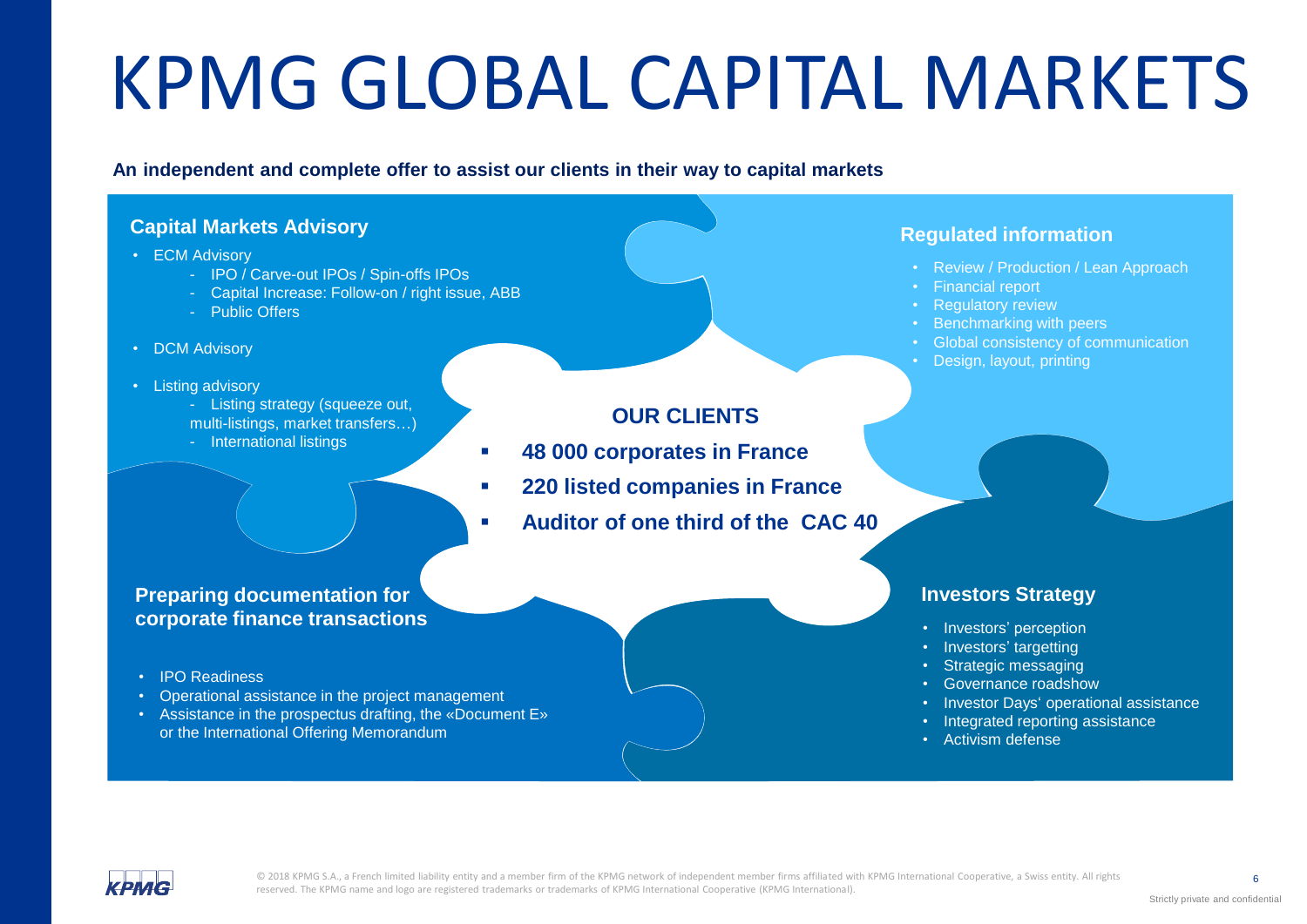# **Contacts**

#### **François Houssin**

Director, Head Equity Capital Markets France

M +33 6 80 76 16 74

[fhoussin@kpmg.fr](mailto:fhoussin@kpmg.fr)

KPMG Corporate Finance

Tour Eqho | 2 avenue de Gambetta – CS 60055 - 92066 Paris la Défense